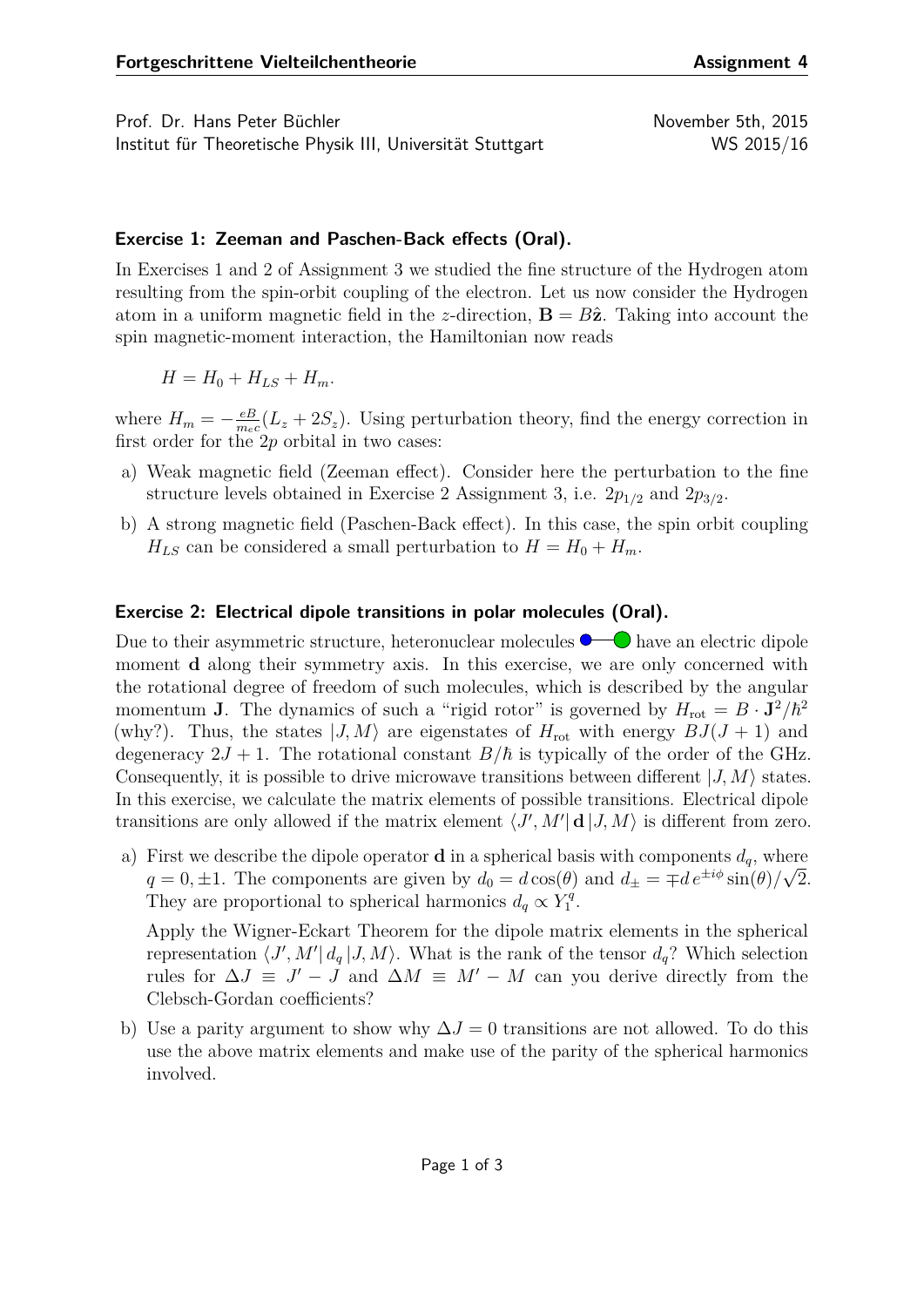c) We have now derived the selection rules  $\Delta J = \pm 1$  with  $\Delta M = q = 0, \pm 1$ . We would like to simplify the dipole matrix elements. The Wigner-Eckart theorem allows us to choose q as well as M and M' freely to determine  $\langle J'||d||J\rangle$ . In order to do this, solve the equation for this term and choose  $M = J$  and  $q = 1$  to explicitely compute  $\langle J+1||d||J\rangle$ . How can you use this result to determine the matrix elements for  $\Delta J = -1$ ? (Giving the idea is enough).

**Hint:** The appearing Clebsch-Gordan coefficient couples two "stretched states" (i.e. those states with  $M = J$  to a final state which is also stretched. Think about a general property of such Clebsch-Gordan coefficient. The spherical harmonics for these states are given by equation

$$
Y_J^J(\theta, \phi) = \frac{(-1)^J}{2^J J!} \sqrt{\frac{(2J+1)!}{4\pi}} \sin^J(\theta) e^{iJ\phi}.
$$

For odd *n* we have:

$$
\int_0^{\pi} d\theta \sin(\theta)^n = \frac{\left(\frac{n-1}{2}\right)! \left(\frac{n+1}{2}\right)!}{(n+1)!} 2^{n+1}.
$$

The final result for  $\Delta J = +1$  should be

$$
\langle J+1,M+q|\,d_q\,|J,M\rangle=d\sqrt{\frac{J+1}{2J+3}}\,\langle J,M;1,q|J+1,M+q\rangle
$$

d) As a simple application we consider a polar molecule in the ground state  $|0,0\rangle$ . First, compute the dipole moment for the ground state  $\langle 00| \mathbf{d} |00\rangle$ . A dipole moment can be induced by an external electric field  $\mathbf{E} = E \mathbf{e_z}$  (static). To get an approximate value for this dipole moment we treat the coupling of the dipole moment to the electric field  $H_{\rm E} = -\mathbf{d} \cdot \mathbf{E} = -d_0 E$  as a perturbation (that is,  $dE/B \ll 1$ ). Compute the induced dipole moment (component in *z*-direction)  $\langle 00 | d_0 | 00 \rangle$  using the above matrix elements, where  $|00\rangle$  stands for the ground state in first order perturbation theory.

**Hint:** The only appearing Clebsch-Gordan coefficient is again trivial in this case. What happens in general if one of the two angular momenta in the coupling is zero?

## **Exercise 3: Permutation operator (Written, 3 points).**

We consider a system of two particles in one spacial dimension  $x \in \mathbb{R}$ . Let  $\mathcal{H}^{(1)}$  and  $\mathcal{H}^{(2)}$ be their respective Hilbert spaces. The operator which exchanges the two particles in the product Hilbert space,  $\mathcal{H} = \mathcal{H}^{(1)} \otimes \mathcal{H}^{(2)}$ , can be formally defined by its action on the product basis of two particle states  $|x_1x_2\rangle = |x_1\rangle^{(1)} \otimes |x_2\rangle^{(2)}$  by

$$
P_{(12)}|x_1x_2\rangle := |x_2x_1\rangle, \ \forall x_1, x_2 \in \mathbb{R}
$$

We call  $P_p$  the permutation operator corresponding to the permutation  $p$ . Here, we only consider  $p = (12)$ . Show that